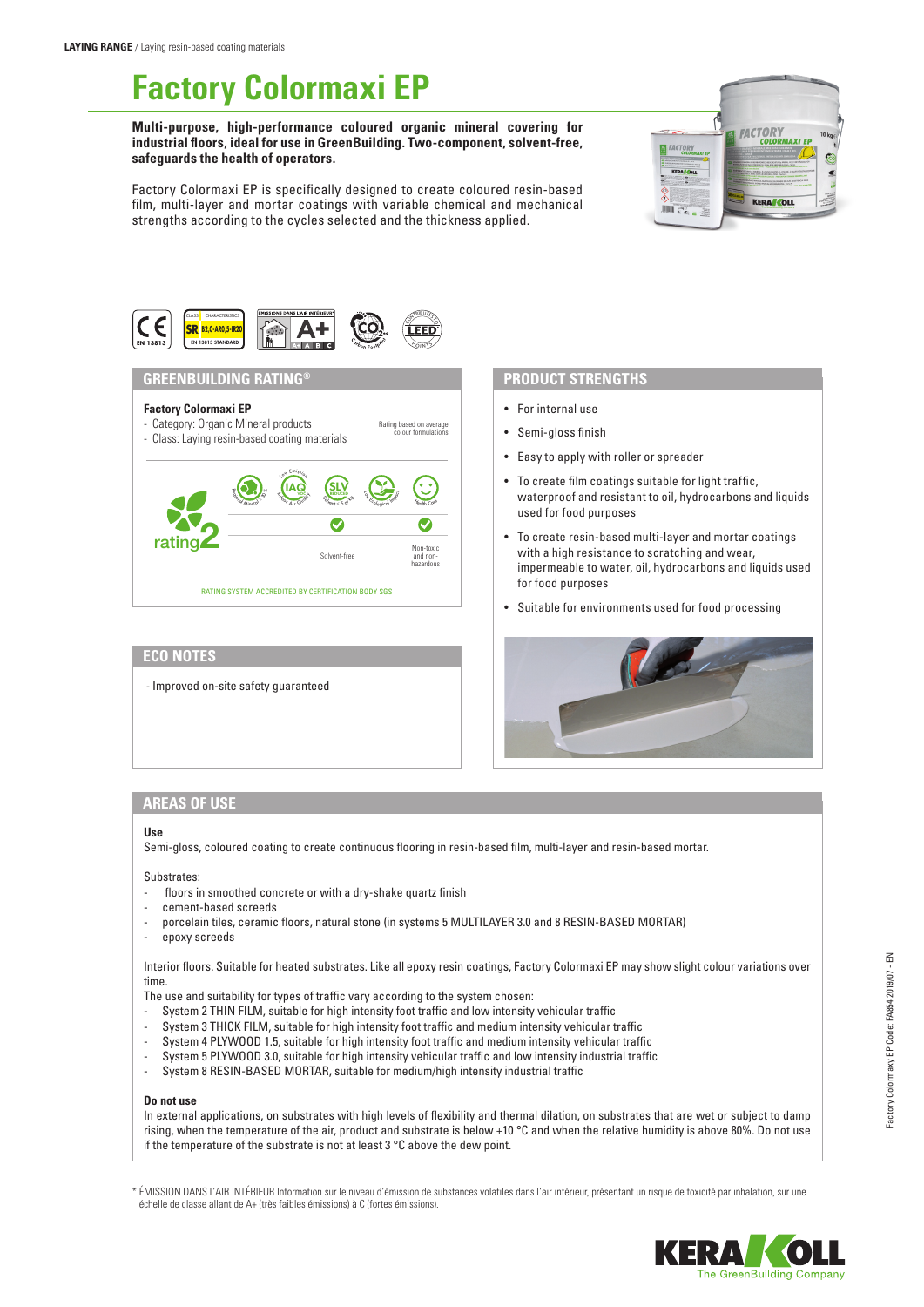## **INSTRUCTIONS FOR USE**

#### **Preparation of substrates**

Substrates must be cleaned from dust, oil, grease detaching substances. Shall be permanently dry and free from any high residual moisture rising or in counterthrust. Cement-based substrates must have a residual moisture at a maximum of 3% (2.5% in the case of heated substrate. The substrate must be stable, non-deformable have already completed the hygrometric shrinkage and without nonstable cracks. The substrates must be mechanically prepared using suitable processing cycle depending on the selected system and perfectly dusted. After they have been cleaned and prepared, substrates must have a surface tear strength >1.5 mPa according to ASTM D 4541 and a compressive strength > 25 N/mm².

System 2 THIN FILM: substrates consisting of smoothed concrete, after mechanical preparation and removal of dust, should be treated using the impregnation technique with Factory Primermaxi EP.

System 3 THICK FILM: substrates consisting of smoothed concrete and cement-based screeds, after mechanical preparation and removal of dust, should be treated with Factory Primermaxi EP applied with a roller (diluted up to 30% with DD in case of substrates consisting of porous cement-based screeds) and sprinkled with Quarzo 1.3 on the fresh surface. Once the product has hardened, eliminate the excess quartz, sand and dust the substrate and apply a finishing coat obtained mixing Factory Primermaxi EP with Quarzo 1.3 up to 50% (2 parts of Factory Primermaxi EP and 1 part of Quarzo 1.3), using a smooth spreader.

System 4 MULTI-LAYER 1.5 mm: only substrates consisting of cement-based screeds, after mechanical preparation and removal of dust, should be treated with Primermaxi EP applied with a roller (diluted up to 30% with DD in case of substrates consisting of porous cement-based screeds). After this, on substrates consisting of smoothed concrete and cement-based screeds, apply a finishing coat obtained mixing Factory Primermaxi EP with Quarzo 1.3 up to 50% (2 parts of Factory Primermaxi EP and 1 part of Quarzo 1.3), using a smooth spreader and sprinkle with Quarzo 1.3 on the fresh surface. Once the product has hardened, eliminate the excess quartz, sand and dust the substrate: after this, apply a finishing coat obtained mixing Factory Primermaxi EP with Quarzo 1.3 up to 50% (2 parts of Factory Primermaxi EP and 1 part of Quarzo 1.3), using a smooth spreader and sprinkle with Quarzo 1.3 on the fresh surface. Once the product has hardened, eliminate the excess quartz, sand and dust the substrate.

System 5 MULTI-LAYER 3.0 mm: only substrates consisting of cement-based screeds, after mechanical preparation and removal of dust, should be treated with Primermaxi EP applied with a roller (diluted up to 30% with DD in case of substrates consisting of porous cement-based screeds). Substrates consisting of existing floors in ceramic tiles and natural stone must be carefully ground in depth. After this, on all types of substrate, lay the NET 90 reinforcement mesh and apply a finishing coat obtained mixing Factory Primermaxi EP with Quarzo 1.3 – 1.7 up to 50% (2 parts of Factory Primermaxi EP and 1 part of Quarzo 1.3), using a smooth spreader and taking care to completely cover the mesh, and sprinkle with Quarzo 1.3 on the fresh surface. Once the product has hardened, eliminate the excess quartz, sand and dust the substrate. After this, apply a finishing coat obtained mixing Factory Primermaxi EP with Quarzo 1.3 up to 50% (2 parts of Factory Primermaxi EP and 1 part of Quarzo 1.3), using a smooth spreader and sprinkle with Quarzo 1.3 on the fresh surface. Once the product has hardened, eliminate the excess quartz, sand and dust the substrate.

System 8 RESIN-BASED MORTAR: cement-based substrates must be milled and dusted. Substrates consisting of existing floors in ceramic tiles and natural stone must be carefully ground in depth and dusted. After this, apply EP21 using the impregnation and fresh on fresh techniques on cement-based substrates and create the epoxy screed laying a mix of EP21 and Quarzo 5.12 in an approximate ratio of 1 : 8. On existing floors in ceramic tiles and natural stone, apply EP21 using the impregnation technique and sprinkle the surface with Quarzo 5.12. Once the product has hardened the epoxy screed must be created by laying a mix of EP21 and Quarzo 5.12 in an approximate ratio of 1 : 8. Once the epoxy screed has hardened, apply a finishing coat obtained mixing Factory Primermaxi EP with Quarzo 1.3 up to 50% (2 parts of Factory Primermaxi EP and 1 part of Quarzo 1.3), using a smooth spreader.

#### **Preparation**

Factory Colormaxi EP is prepared by mixing together parts A and B from the bottom upwards, using a low-rev (400/min.) helicoidal agitator, respecting the preset ratio of the packs (Part A 10 kg : Part B 2.5 kg). Pour part B into the bucket containing part A, being careful to mix the two parts uniformly until a smooth, even coloured mixture is obtained. It is necessary to mix an amount of product that can be used within 20 minutes.

#### **Application**

Factory Colormaxi EP can be applied using a roller or smooth spreader, according to the system being used. **Roller application:** apply with a short-bristle roller using the coverage of approx. 150 g/m². If necessary dilute with 5% DD. **Spreader application:** add Quarzo 1.3 or 1.7 up to 30% - 40% and apply with a smooth metal spreader using the coverage of approx.  $400 \frac{\text{m}}{\text{s}}$ 

**Spreader application with non-slip finish:** add Quarzo 1.3 up to 30%, apply with a smooth metal spreader using the coverage of approx. 400 g/m² and cross with a short-bristle roller.

#### **Cleaning**

Residual traces of FACTORY COLORMAXI EP can be removed from tools with alcohol before the product has hardened.

## **SPECIAL NOTES**

If the substrate contains joints that are subject to shrinkage or movement in general, they must be brought to the surface and treated with suitable elastic sealing agents.

If a second layer of Factory Colormaxi EP is applied without dusting with Quarzo 1.3, it should only be applied after at least 12 hours and within 24 hours after the first coat. After this time, the surface will have to be carefully sanded before laying the second coat over it.

Before applying additional coloured or transparent finishes, always wait until the product has hardened completely, then sand the surface and remove any dust.

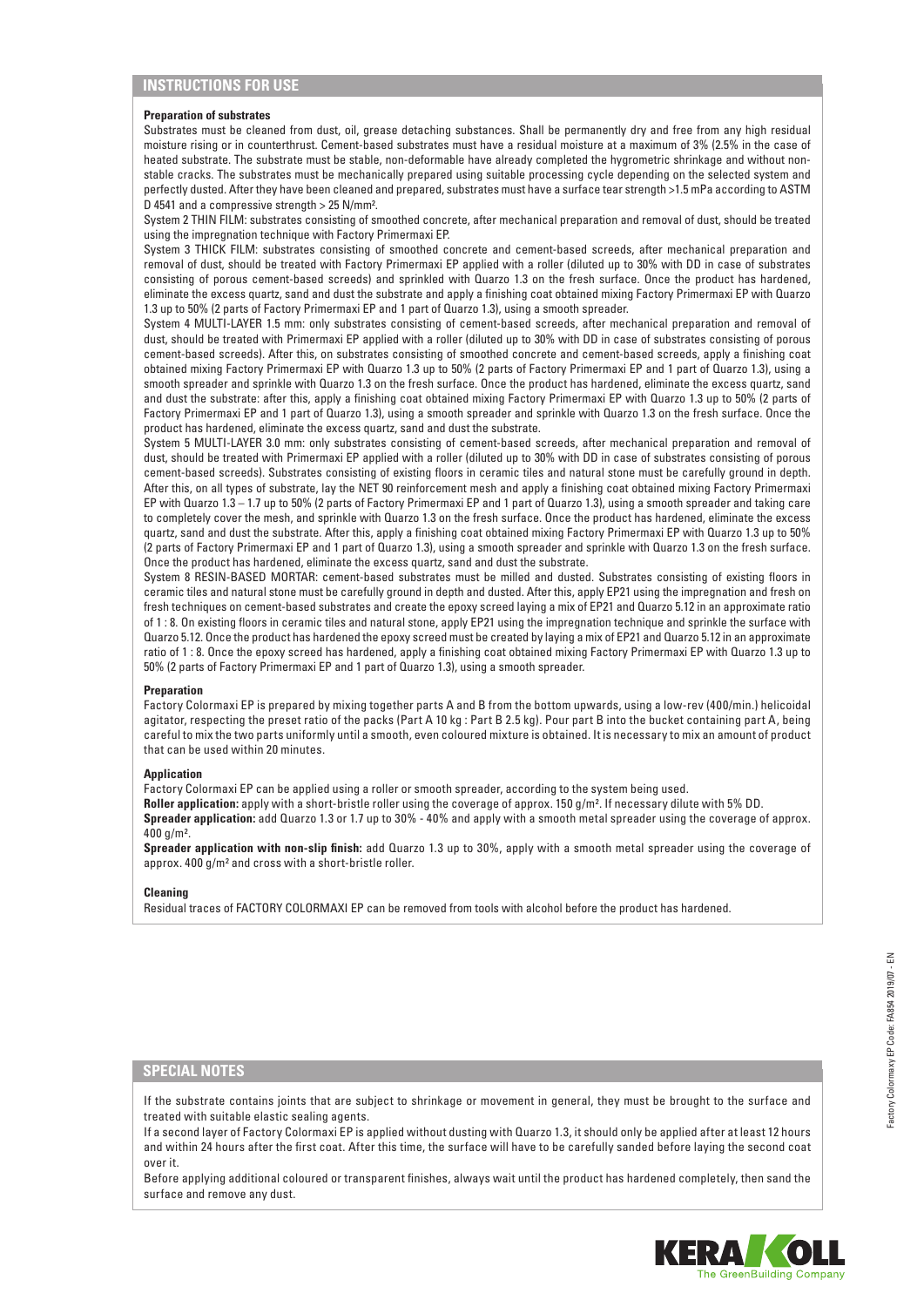*The coloured finish of the continuous resin-based film, multi-layer or resin-based mortar system will be created using a multi-purpose, high-performance organic mineral covering with a semi-gloss, textured effect, compliant with GreenBuilding Rating® 2, such as Factory Colormaxi EP, by Kerakoll Spa, with an average coverage for spreader applications of approx. 400 g/m² per coat and for roller applications of approx. 150 g/m² per coat.*

# **TECHNICAL DATA COMPLIANT WITH KERAKOLL QUALITY STANDARD**

| - Part A                          | Fluid white or coloured paste                                             |  |
|-----------------------------------|---------------------------------------------------------------------------|--|
| - Part B                          | Straw yellow transparent liquid                                           |  |
| Shelf life                        | $\approx$ 12 months in the original packaging                             |  |
| Warning                           | Protect from frost, avoid direct exposure to sunlight and sources of heat |  |
| Pack                              | part A 10 kg bucket - part B 2,5 kg can                                   |  |
| Mixing ratio                      | part A : part B = $10:2.5$                                                |  |
| Pot life                          | $\approx$ 30 min.                                                         |  |
| Temperature range for application | from +10 $\degree$ C to +30 $\degree$ C                                   |  |
| Foot traffic                      | $\approx$ 24 hrs                                                          |  |
| Waiting time for overlaying       | $\approx$ 24 hrs                                                          |  |
| Interval before normal use        | $\approx$ 48 hrs                                                          |  |
| Full hardening                    | $\approx$ 7 days                                                          |  |
| Coverage:                         |                                                                           |  |
| - film coating                    | $\approx$ 150 g/m <sup>2</sup> per coat                                   |  |
| - multi-layer coating             | $\approx$ 400 g/m <sup>2</sup> per coat                                   |  |

| GH-TFCH                                                                                                                            |                                                             |              |
|------------------------------------------------------------------------------------------------------------------------------------|-------------------------------------------------------------|--------------|
| Compressive strength after 28 days *                                                                                               | $\geq$ 70 N/mm <sup>2</sup>                                 | FN 196-1     |
| Flexural strength after 28 days *                                                                                                  | $\geq$ 50 N/mm <sup>2</sup>                                 | FN 196-1     |
| Abrasion strength after 7 days *                                                                                                   | $\leq 60$ mg, CS17 abrasive disk, 1,000 rpm, 1,000 g weight | Taber method |
| Adhesion to concrete after 28 days *                                                                                               | $\geq$ 2.7 N/mm <sup>2</sup> (concrete yield)               | FN 13892-8   |
| Suitability in environments with foodstuffs **:                                                                                    |                                                             |              |
| - determination of dirt collection ΔL                                                                                              | $0.5$ (limit $\Delta l < 3$ )                               |              |
| - Odour release                                                                                                                    | 0.0 (limit $\leq 1$ )                                       |              |
| - determination of wash resistance                                                                                                 | $\geq 5000$ (limit $\leq 5000$ )                            |              |
| Values taken at +20 $^{\circ}$ C, 65% R.H.and no ventilation. Data may vary depending on specific conditions at the building site. |                                                             |              |

*\* Average values, may vary according to colour*

*\*\* Suitability in environments with foodstuffs is to be considered valid from the time the product has completely hardened. Food and/or foodstuffs must not be present during the application of the product.*